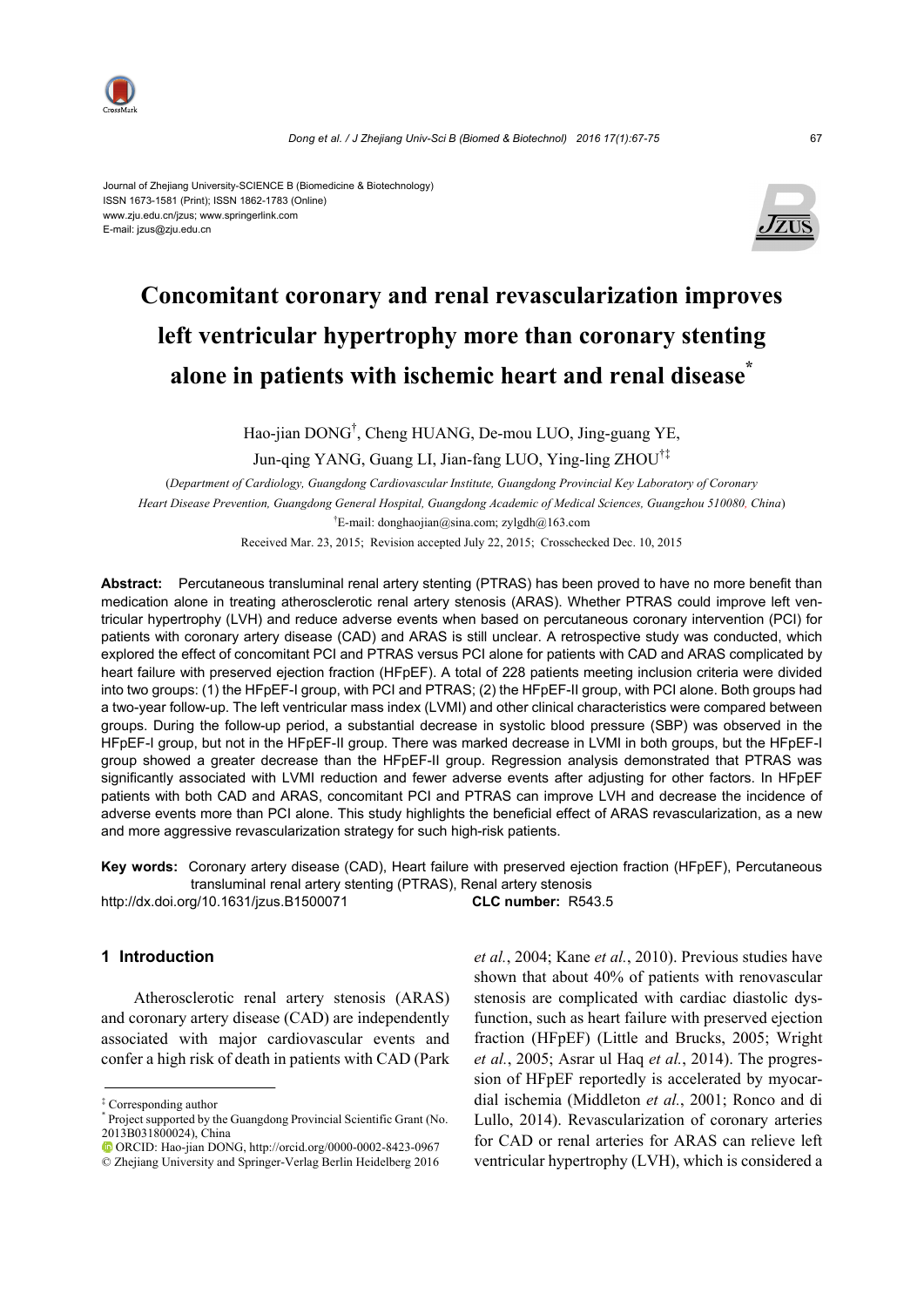strong indicator for death and cardiovascular complications. LVH has been the ideal surrogate for HFpEF assessment. Although previous studies supported a neutral recommendation for percutaneous transluminal renal artery stenting (PTRAS) versus medication in the general RAS population, there is little evidence as to whether concomitant percutaneous coronary intervention (PCI) and PTRAS, compared with PCI and medication alone, can better improve LVH in patients with both CAD and ARAS. As renal vascular intervention was not mentioned in guidelines for treatment of heart failure (McMurray *et al.*, 2012), the purpose of the present study is to evaluate the effect of concomitant PCI and PTRAS versus that of PCI and medication alone for patients with both CAD and ARAS complicated by HFpEF, and to determine whether PTRAS could improve the long-term prognosis of these high-risk patients.

#### **2 Materials and methods**

#### **2.1 Subjects**

Patients with CAD and ARAS who had undergone concomitant PCI and/or PTRAS were retrospectively enrolled. ARAS was defined as a  $\geq 50\%$ luminal stenosis of a renoartery confirmed by catheter selective renoarterial angiography. Coronary angiography was carried out using the Judkins technique. CAD was defined as coronary artery lesions graded as a >40% narrowing of the luminal diameter in the left main coronary artery (LMCA) or  $>70\%$  in the left anterior descending artery (LAD), left circumflex coronary artery (LCX), right coronary artery (RCA), or the main branches. Significant stenosis in any vessel of the LAD, LCX, or RCA was defined as single, double, or triple vessel disease. Stenosis in the LMCA was considered equal to double vessel disease. The indications of renoarterial angiography included: a history of severe hypertension before 30 or after 55 years of age; progressive deterioration of renal function after angiotensin converting enzyme inhibitor (ACEI) or angiotensin receptor blocker (ARB) initiation; flush pulmonary edema; unexplained angina or heart failure; refractory and severe hypertension, and coexisted with multiple coronary disease. HFpEF was defined as a left ventricular ejection fraction (LVEF) of >50% and N-terminal pro-brain natriuretic peptide (NT pro-BNP) of >220 pg/ml, as well as the typical

symptoms (e.g. breathlessness, orthopnoea, paroxysmal nocturnal dyspnea, reduced exercise tolerance, ankle swelling, and fatigue) and signs (e.g. elevated jugular venous pressure, hepatojugular reflux, gallop rhythm, pulmonary crackles, and displaced apex beat) (McMurray *et al.*, 2012). Normal cardiac function was defined as an LVEF of >50% and NT pro-BNP of <220 pg/ml. Patients were divided into two groups according to interventional procedures: (1) the HFpEF-I group, undergoing concomitant PCI and PTRAS; and (2) the HFpEF-II group, undergoing PCI alone. Baseline characteristics of the patients including blood pressure (BP), cardiac and renal function, and serum lipid profile were compared with those measured after the two-year follow-up, within and between groups (Table 1). The exclusion criteria were as follows: patients with CAD or ARAS only, or patients with acute myocardial infarction (AMI), chronic renal failure with routine hemodialysis, functioning kidney with a serum creatinine (SCr) of  $>4$  mg/dl, size of targeted kidney <8 cm, coronary or renal artery lesion anatomy not suitable for stenting, renal artery stenosis secondary to fibromuscular dysplasia (FMD), or vasculitis.

### **2.2 Data collection**

Eligible patients were prescribed antiplatelet drugs (aspirin plus plavix or ticlopidine), statin, ACEI or ARB, and β-blockers, calcium channel blocker, nitrates or diuretics. BP was measured three times consecutively at resting status during an interval of at least 5 min (Chobanian *et al.*, 2003). Left ventricular systolic function was assessed by LVEF using modified Simpson's method (Folland *et al.*, 1979). The left ventricular mass index (LVMI) was used for evaluating cardiac diastolic function by normalizing left ventricular mass (LVM) over the body surface area (BSA) (Levy *et al.*, 1990). The formulas used were as follows: LVM=1.04 $\times$ ((LVEDd+IVSd+LVPWd)<sup>3</sup>–  $LVEDd<sup>3</sup>$ )–13.6, where LVEDd is left ventricular end diastolic dimension, IVSd is interventncular septal thickness at diastole, and LVPWd is left ventricular posterior wall at diastole; LVMI=LVM/BSA.

The estimated glomerular filtration rate (eGFR, ml/min per 1.73  $m<sup>2</sup>$ ) was estimated by the Cockroft-Gault formula incorporating age (*A*), sex, body weight (BW), and SCr concentration  $(c_{SCr}$ , mg/dl) as follows:  $eGFR = ((140-A) \times BW)/(c_{SCr} \times 72) \times (0.85, \text{ if})$ women). An eGFR of  $\leq 60$  ml/min per 1.73 m<sup>2</sup> was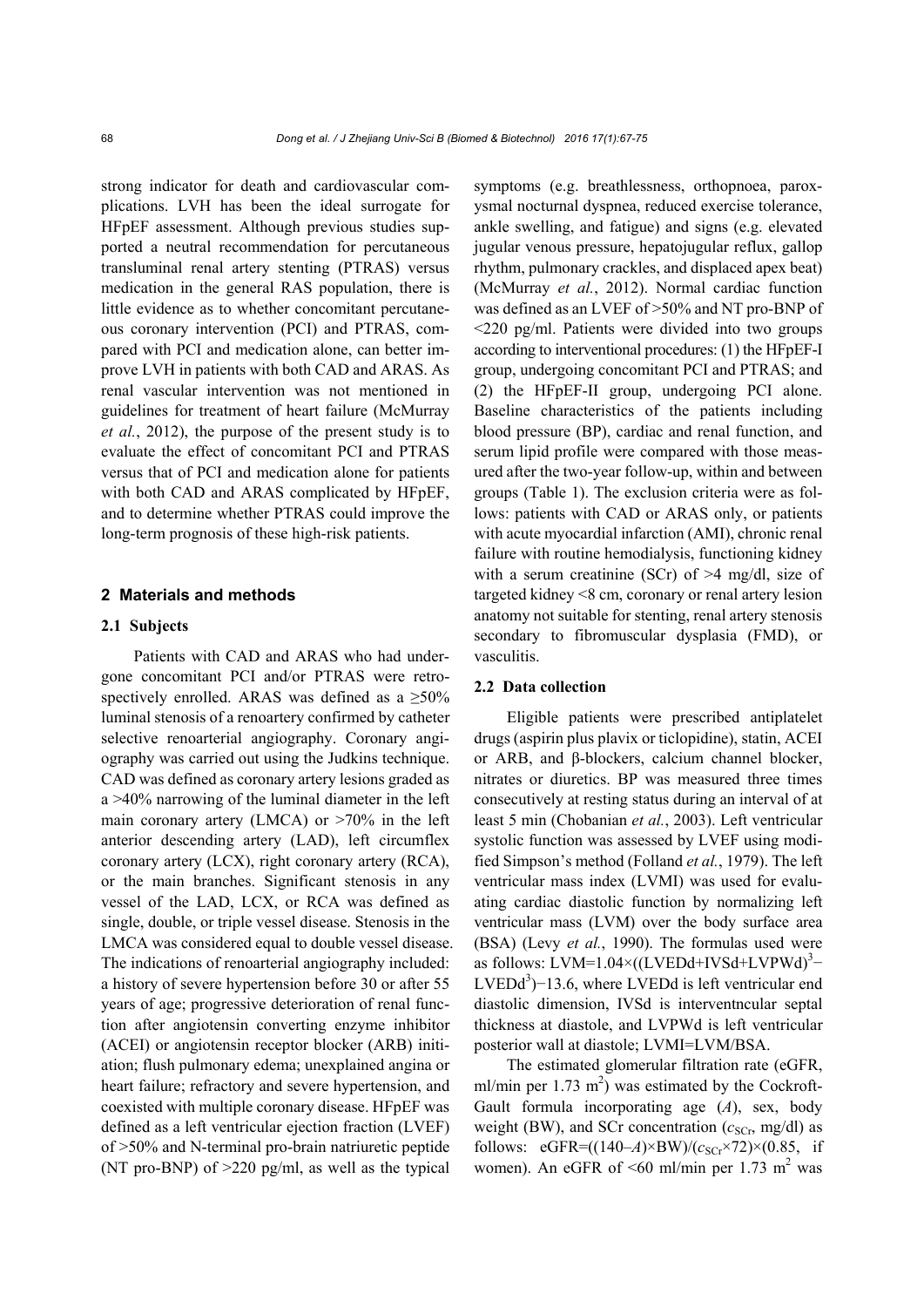defined as moderate to severe renal dysfunction (Patel *et al.*, 2002). Diagnostic criteria for contrast-induced nephropathy (CIN) were as follows: an SCr increase of 44.2 µmol/L or 25% of baseline value and an SCr of  $\geq$ 110 µmol/L within 48 h of undergoing iodinated contrast injection.

Major adverse clinical events (MACEs) included all-cause mortality, AMI, unstable angina pectoris, congestive heart failure, resuscitation from cardiac arrest, and stroke.

#### **2.3 Intervention**

PTRA and PCI were performed using standard techniques by a femoral or radial artery approach. Heparin was infused to achieve an activated clotting time of at least 200 s during stent implantation. Coronary and renal artery stenosis was measured as the percentage of the decrease in luminal diameter. Coronary stenting was performed for significant narrowing lesions (>40% narrowing of the LMCA and >70% narrowing of other branches). Renoarterial stenting was performed if there was a  $\geq 50\%$  organic stenosis of the luminal diameter or a systolic pressure gradient of at least 20 mmHg across the stenotic lesion. Pre- or post-dilation of the target lesions was carried out if necessary. Technical success was defined as a <20% residual stenosis of the luminal diameter.

#### **2.4 Statistical analysis**

Statistical analyses were performed using SPSS 13.0 (SPSS Inc., Chicago, IL, USA). Continuous variables with a normal distribution are expressed as mean±standard deviation (SD). Means were compared by independent Student's *t*-tests. Categorical variables are presented as percentages and were analyzed by  $\chi^2$  test. The significance level of this study was set at two-tailed  $\alpha$ =0.05. Multivariate logistic regression and linear analysis were used to estimate MACEs and LVMI variation during the two-year follow-up.

#### **3 Results**

#### **3.1 Patients and baseline characteristics**

A total of 1112 patients with concomitant coronary and renoarterial selective angiography between January 2003 and December 2011 in our hospital were screened; 228 patients with both ARAS and CAD were enrolled in the study, and 805 patients with only CAD and 32 patients with only ARAS were excluded. Thirty-one patients with AMI and 16 patients with FMD were also excluded. The percentages of single-, double-, and triple-vessel coronary artery lesions in the study population were 18.9%, 30.7%, and 50.4%, respectively (Table 1). The baseline LVMI value and systolic blood pressure (SBP) level were significantly higher in the HFpEF-I group than in the HFpEF-II group. The indications for undergoing PTRAS procedures included refractory hypertension (53.8%, 84/156), progressive renal dysfunction (16.0%, 25/156), flash pulmonary edema (7.1%, 11/156), and silent but severe renal artery stenosis (23.1%, 36/156). There were no significant differences in age, sex, history of hypertension and diabetes mellitus, the distribution of ARAS type, angiographic severity of coronary lesions, LVEF, or renal function between the HFpEF-I and the HFpEF-II groups (Table 1). The proportion of patients who received ACEI/ARB therapy was significantly lower in the HFpEF-II group than in the HFpEF-I group (Table 1).

#### **3.2 Relationship between stent numbers, contrast volume, and CIN prevalence**

The average accumulated volume of contrast for simultaneous coronary and renal stenting was  $(172.7\pm49.4)$  ml, and the CIN occurrence rate was 18.4% among all patients. The contrast volume and CIN occurrence and the average number of coronary stents were not significantly different between the HFpEF-I and HFpEF-II groups (Table 2).

#### **3.3 Clinical outcomes after interventional procedures**

Patients were followed up for at least two years (the mean duration of follow-up was  $(28.7\pm16.0)$  months) after the revascularization procedures. Within groups, BP, eGFR, LVEF, and LVMI were compared before and two years after the revascularization procedures were performed. There was a significant decrease in SBP. A greater decrease in SBP was observed in the HFpEF-I group than in the HFpEF-II group (*Δ*= (21.60±5.24) mmHg vs. *Δ*=(7.49±3.13) mmHg, *P*< 0.001). The LVEF within and between groups did not change significantly in the post-intervention period (Fig. 1c). There was a significant decrease in LVMI in the HFpEF-I group (from  $(198.93 \pm 36.81)$  g/m<sup>2</sup> to  $(160.55 \pm 36.39)$  g/m<sup>2</sup>, *P*<0.001). Although there was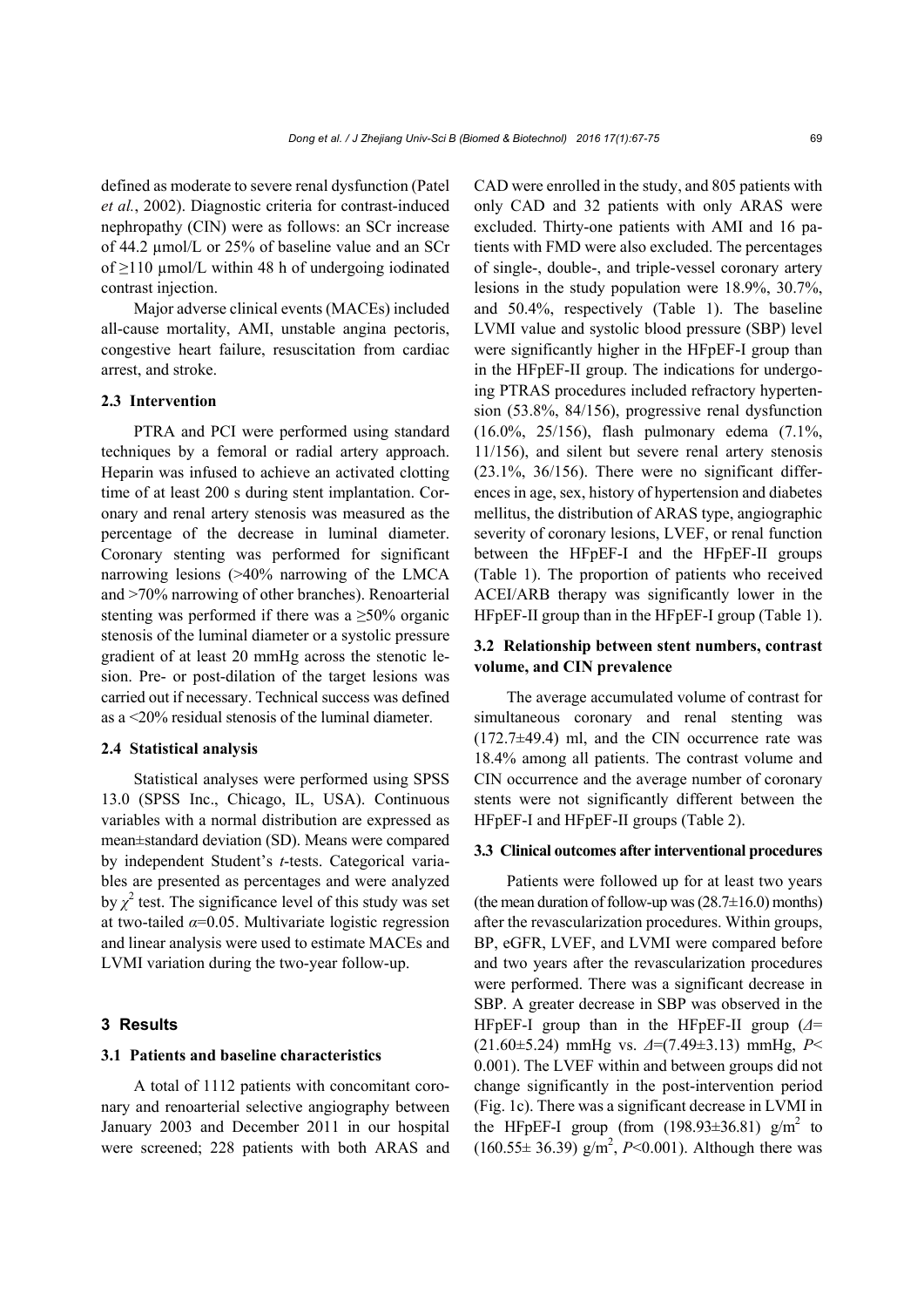| Characteristics                                                                                     | HFpEF-I<br>$(n=156)$                          | HFpEF-II<br>$(n=72)$                       | Total<br>$(n=228)$                        | $F/Z/t\chi^2$           | $P$ -value              |
|-----------------------------------------------------------------------------------------------------|-----------------------------------------------|--------------------------------------------|-------------------------------------------|-------------------------|-------------------------|
| Age (year)                                                                                          | 71 (64, 76)                                   | 70 (67, 75)                                | $69.24 \pm 8.69$                          | 2.347                   | 0.309                   |
| Male, $n$ $\left(\frac{9}{0}\right)$                                                                | 103 (66.0%)                                   | 49 (68.1%)                                 | 152 (66.7%)                               | 1.533                   | 0.444                   |
| Coronary vessel disease, $n$ (%)                                                                    |                                               |                                            |                                           |                         |                         |
| Single<br>Double<br>Triple<br>RAS type, $n$ $\left(\frac{9}{6}\right)$                              | $25(16.0\%)$<br>54 (34.6%)<br>77 (49.4%)      | $18(25.0\%)$<br>$16(22.2\%)$<br>38 (52.8%) | 43 (18.9%)<br>70 (30.7%)<br>$115(50.4\%)$ | 1.836<br>1.745<br>2.168 | 0.518<br>0.472<br>0.843 |
| Unilateral<br>Bilateral <sup>®</sup><br>Stenosis rate of renal artery $(\% )$                       | 112 (71.8%)<br>44 (28.2%)                     | 56 (77.8%)<br>$16(22.2\%)$                 | 168 (73.7%)<br>$60(26.3\%)$               | 6.536<br>5.712          | 0.759<br>0.637          |
| Left                                                                                                | $84.63 \pm 11.99$                             | $76.92 \pm 8.99$                           | $81.36 \pm 11.02$                         | 1.554                   | 0.215                   |
| Right                                                                                               | $82.74 \pm 10.70$                             | 74.76±10.84                                | 79.80±10.41                               | 1.160                   | 0.316                   |
| eGFR (ml/min per 1.73 m <sup>2</sup> )                                                              | 41.18±19.42                                   | 43.72±15.51                                | 44.61±19.40                               | 2.264                   | 0.183                   |
| Chronic renal dysfunction (eGFR<br>$\leq 60$ ml/min per 1.73 m <sup>2</sup> ), n (%)<br>Kidney size | 129 (82.7%)                                   | 63 (87.5%)                                 | 192 (84.2%)                               | 8.391                   | 0.114                   |
| Left                                                                                                | $10.88 \pm 3.07$                              | $10.69 \pm 2.58$                           | $10.21 \pm 2.57$                          | 7.292                   | 0.873                   |
| Right                                                                                               | $9.75 \pm 2.98$                               | $9.88 \pm 1.61$                            | $9.34 \pm 1.82$                           | 6.381                   | 0.759                   |
| Stroke, $n$ $\left(\frac{9}{0}\right)$                                                              | $22(14.1\%)$                                  | $11(15.3\%)$                               | 33 (14.5%)                                | 6.770                   | 0.235                   |
| Hypertension, $n$ (%)                                                                               | 153 (98.1%)                                   | 65 (90.3%)                                 | 218 (95.6%)                               | 5.064                   | 0.053                   |
| SBP (mmHg)                                                                                          | $156.34 \pm 27.90$                            | 143.09±24.89                               | $151.43 \pm 27.37$                        | 4.710                   | 0.000                   |
| $DBP$ (mmHg)                                                                                        | 79.77±13.78                                   | $80.88 \pm 13.12$                          | $80.89 \pm 13.38$                         | 2.984                   | 0.124                   |
| Diabetes mellitus, $n$ (%)                                                                          | 53 (34.0%)                                    | 31 $(43.1\%)$                              | 84 (36.8%)                                | 2.305                   | 0.330                   |
| $LDL-C$ (mmol/L)                                                                                    | 2.58(2.16, 3.13)                              | 2.31 (1.94, 2.89)                          | $2.66 \pm 0.91$                           | 6.325                   | 0.142                   |
| ACEI/ARB therapy, $n$ (%)                                                                           | 127 (81.4%)                                   | 49 (68.1%)                                 | $176(77.2\%)$                             | 5.923                   | 0.039                   |
| LVEF $(\% )$<br>LVMI $(g/m^2)$                                                                      | 64.00<br>(58.00, 69.50)<br>$198.93 \pm 36.81$ | 61.00<br>(52.00, 65.00)<br>169.15 ± 47.24  | 58.93±12.88<br>178.95±44.06               | 6.802<br>4.657          | 0.204<br>0.002          |
| NT-pro BNP (pg/ml)                                                                                  | 2865.00<br>(819.70, 4510.00)                  | 1514.50<br>(510.50, 3020.50)               | 1450.73±423.49                            | 158.320                 | 0.105                   |

|  | Table 1 Clinical characteristics of the study population at baseline |  |  |
|--|----------------------------------------------------------------------|--|--|
|  |                                                                      |  |  |

Values are expressed as mean±SD, number of patients (percentage), or median (Q1, Q3). Chi-square for categorical variables. \* Bilateral disease was defined as stenosis of 50% or more of the diameter of at least one artery supplying each kidney. RAS: renal artery stenosis; eGFR: estimated glomerular filtration rate; SBP: systolic blood pressure; DBP: diastolic blood pressure; LDL-C: low density lipoprotein-C; ACEI: angiotensin converting enzyme inhibitor; ARB: angiotensin receptor blocker; LVEF: left ventricular ejection fraction; LVMI: left ventricular mass index; NT-pro BNP: N-terminal pro-brain natriuretic peptide; *F*/*Z*/*t*/*χ* 2 : statistical value for ANOVA (*F*)/Mann-Whiney U test (*Z*)/Student's *t*-test (*t*)/chi-square test ( $\chi^2$ )

**Table 2 Comparison of contrast volume, CIN prevalence, and average number of coronary stents in two groups** 

| Group        | Contrast                  | Coronary      | CIN(%) |  |
|--------------|---------------------------|---------------|--------|--|
|              | volume (ml)<br>stent, $n$ |               |        |  |
| HFpEF-I      | $174.6 \pm 54.5$          | $1.4 \pm 1.5$ | 19.20  |  |
| $(n=156)$    |                           |               |        |  |
| HFpEF-II     | $171.0 \pm 46.8$          | $1.6 \pm 1.4$ | 16.70  |  |
| $(n=72)$     |                           |               |        |  |
| Total        | $172.7 + 49.4$            | $1.5 \pm 1.2$ | 18.40  |  |
| $(n=228)$    |                           |               |        |  |
| $F/\gamma^2$ | 0.192                     | 0.279         | 0.808  |  |
| $P$ -value   | 0.826                     | 0.757         | 0.668  |  |

CIN: contrast-induced nephropathy

also a significant decrease in LVMI in the HFpEF-II group (from (169.15±47.24)  $g/m^2$  to (149.40±33.10)  $g/m^2$ , *P*<0.001), the HFpEF-I group showed a more significant improvement in LVMI than the HFpEF-II group  $(A=(32.80\pm12.62)$  g/m<sup>2</sup> vs.  $A=(18.52\pm8.17)$  g/m<sup>2</sup>, *P*<0.001) (Fig. 1d). Linear analysis found that PTRAS and better BP control contributed significantly to LVMI improvement (Table 3). In both groups, there was no significant change in eGFR from before undergoing the revascularization procedures until two years after treatment (*P*>0.05) (Fig. 1e).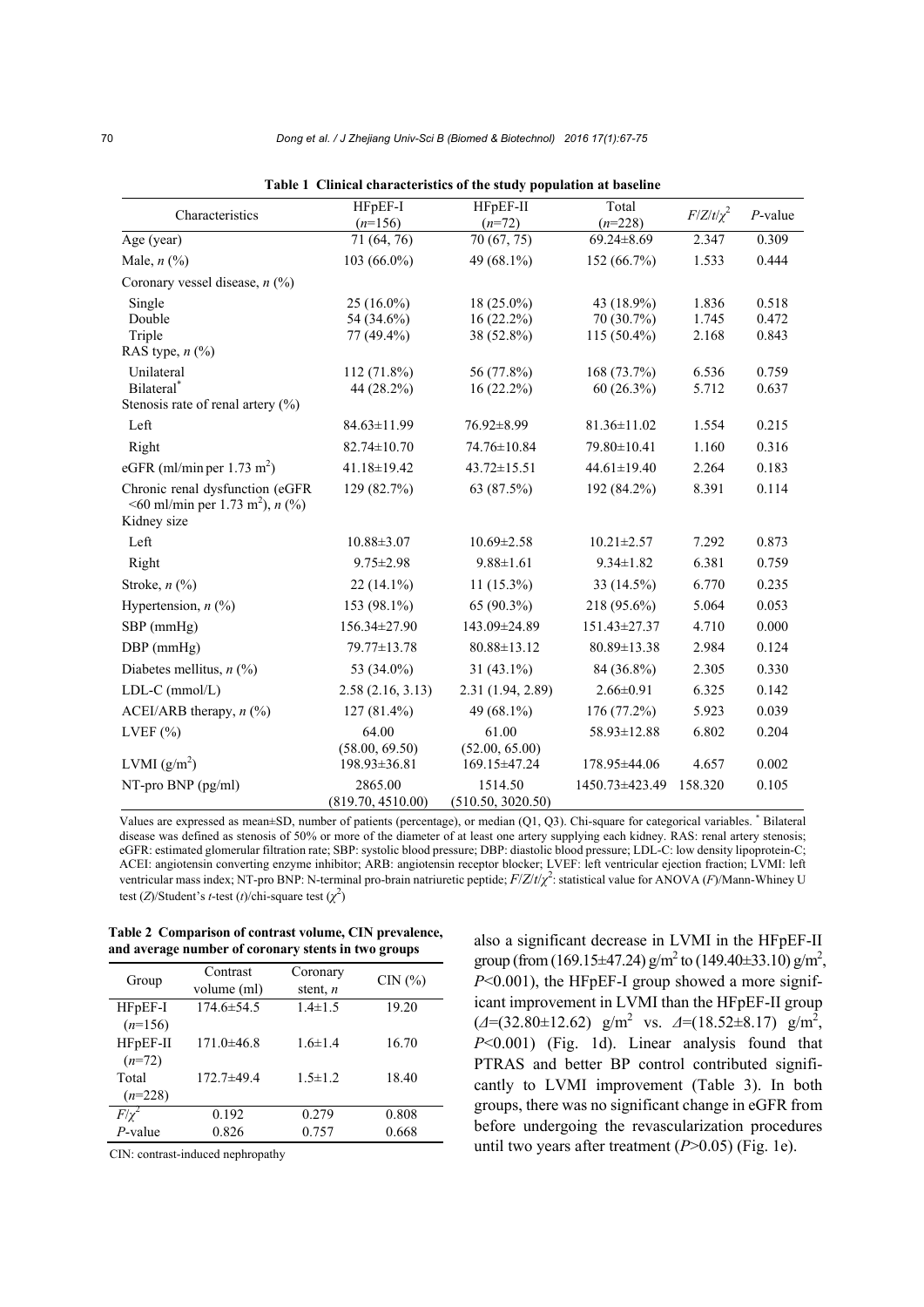

**Table 3 Linear regression analysis for ∆LVMI** 

| Impact factor           | ĸ        | SE.    | P value |
|-------------------------|----------|--------|---------|
| <b>PTRAS</b>            | 0.563    | 0.102  | 0.038   |
| <b>ACEI/ARB</b> therapy | $-1.091$ | 10.627 | 0.918   |
| <b>ASBP</b>             | 0.261    | 0.112  | 0.044   |
| Baseline LVMI           | 0.452    | 8 2.77 | 0.745   |

PTRAS: percutaneous transluminal renal artery stenting; ACEI: angiotensin converting enzyme inhibitor; ARB: angiotensin receptor blocker; LVMI: left ventricular mass index; SBP: systolic blood pressure; ∆LVMI: "baseline LVMI value" minus "follow-up LVMI value"; ∆SBP: "baseline SBP value" minus "follow-up SBP value"

### **3.4 MACEs**

After the revascularization procedures, 7 patients died during hospitalization and 29 died during the two-year follow-up period. Perioperative deaths were attributed to: cardiac causes (*n*=5), sepsis shock





\* *P*<0.05, \*\* *P*<0.01 vs. baseline. SBP: systolic blood pressure; DBP: diastolic blood pressure; LVEF: left ventricular ejection fraction; LVMI: left ventricular mass index; eGFR: estimated glomerular filtration rate; NS: no significance

(*n*=1), and cerebral hemorrhage (*n*=1). Deaths during the two-year follow-up were attributed to cardiac causes (*n*=14), renal failure and multiple organ dysfunction syndrome  $(n=4)$ , pneumonia or other causes of respiratory failure (*n*=4), stroke (*n*=2), cancer (*n*=3), and cataclasis (*n*=2). There was no significant difference in death rate between the HFpEF-I and HFpEF-II groups during follow-up, but the rate of MACEs in the HFpEF-I group was significantly lower than that in the HFpEF-II group (31.4% vs. 48.6%, *P*=0.004; Table 4). The HFpEF-II group had a significantly higher incidence of unstable angina pectoris (7.7% vs. 18.1%, *P*<0.001) and congestive heart failure (7.1% vs. 11.1%, *P*=0.019) than the HFpEF-I group during follow-up. Multivariable logistic regression showed that PTRAS was significantly associated with fewer MACEs (*P*=0.031; Table 5).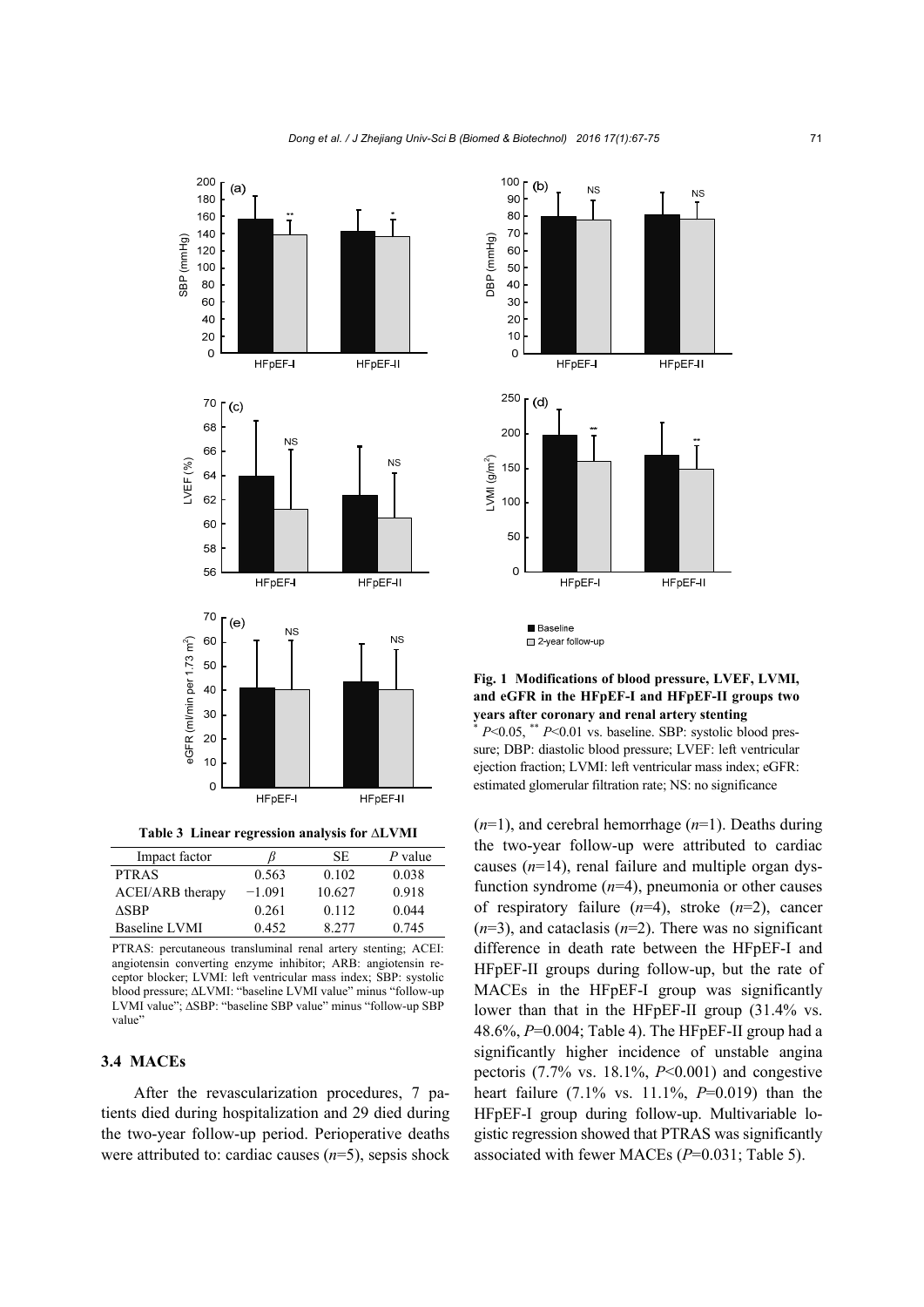| Group                | Death           | <b>MACE</b>  | Hospitalization<br>day |
|----------------------|-----------------|--------------|------------------------|
| HFpEF-I<br>$(n=156)$ | 19 $(12.1\%)^a$ | 49 (31.4%)   | 11 $(6, 18)^{b}$       |
| HFpEF-II<br>$(n=72)$ | 10 (13.9%)      | $35(48.6\%)$ | 8(5, 16)               |
| $\chi^2/H$ value     | 2.673           | 15.581       | 1.388                  |
| $P$ value            | 0.276           | 0.004        | 0.500                  |

**Table 4 Comparison of MACEs and hospitalization days in different groups**

Data are expressed as number of patients (percentage)<sup>a</sup> or median  $(Q1, Q3)^{b}$ . MACE: major adverse clinical event

# **4 Discussion**

Although prior trials indicated that PTRAS was no better than medication in the general renal artery stenting (RAS) population (Simon, 2010), only one study considered CAD and RAS together, and that study lacked details of the coronary intervention (Marcantoni *et al*., 2012). In our study, we found that PTRAS could further relieve LVH based on PCI, and reduce the incidence of MACEs. As ARAS has been recognized as a common and significant independent risk factor for survival in patients with cardiovascular disease (Hirsch *et al*., 2006), our results indicate that revascularization for ARAS in addition to PCI, is a potentially beneficial treatment for such high-risk patients with CAD and ARAS.

It has been reported that about one third of patients with CAD have coexisting ARAS, with or without HFpEF (Przewlocki *et al.*, 2008). Mechanisms by which coexistence of CAD and ARAS is associated with HFpEF are under investigation (Groban and Kitzman, 2010; Wang and Shi, 2014). The progressive increase in cardiac diastolic dysfunction leading to a worsening of CAD and ARAS is partly explained by factors such as increased afterload, renal hypertension resulting from ARAS, myocardial ischemia, overactivation of RAAS, and inflammation (Ding *et al*., 2014). Risks that increase with coexisting CAD and ARAS complicated by HFpEF include oxidative stress, de-arrangements in calcium-phosphate homeostasis, and conditions promoting coagulation, all of which share similar pathogenic factors associated with accelerated atherosclerosis and endothelial dysfunction (de Silva *et al.*, 2005; Liu *et al*., 2015). The Angioplasty and Stent for Renal Artery Lesions (ASTRAL) trial and the Cardiovascular Outcomes in Renal Atherosclerotic Lesions (CORAL) studies showed no significant difference in the ability of PTRAS or medicine alone to lower BP and CV (Wheatley *et al.*, 2009; Cooper *et al.*, 2014). The Renal Artery Stenosis in Coronary Artery Disease (RASCAD) study also drew a negative conclusion but lacked details of the coronary intervention, which may have affected the results from PTRAS (Marcantoni *et al.*, 2012). The intervention may have included controversial inclusion criteria or neglected the effects of coronary atherosclerosis or cardiorenal interaction. In the present study, we considered systemic atherosclerosis and the potential interaction between CAD and ARAS, and confirmed the diagnosis by selective artery angiography to exclude false positive or negative stenosis by echo or computed tomographic arteriography (CTA). Coronary stenosis was resolved to guarantee myocardium perfusion.

| Impact factor                                  |          | <b>SE</b> | Wald  | HR (95% CI)            | $P$ value |
|------------------------------------------------|----------|-----------|-------|------------------------|-----------|
| Baseline eGFR (ml/min per $1.73 \text{ m}^2$ ) | 0.004    | 0.005     | 0.467 | $1.004(0.993 - 1.014)$ | 0.494     |
| Coronary complete revascularization            | $-0.080$ | 0.173     | 0.215 | $0.923(0.657-1.296)$   | 0.643     |
| <b>PTRAS</b>                                   | $-0.548$ | 0.396     | 1.913 | $0.780(0.596 - 0.964)$ | 0.031     |
| Baseline LVEF (%)                              | 0.010    | 0.011     | 0.782 | $1.010(0.988 - 1.033)$ | 0.376     |
| Diabetes mellitus                              | 0.011    | 0.171     | 0.004 | $1.011(0.723 - 1.413)$ | 0.950     |
| Hypertension                                   | $-0.357$ | 0.384     | 0.867 | $0.699(0.330-1.484)$   | 0.352     |
| <b>Sex</b>                                     | 0.269    | 0.197     | 1.873 | $1.309(0.890 - 1.924)$ | 0.171     |
| Stroke                                         | $-0.002$ | 0.224     | 0.000 | $0.998(0.644 - 1.547)$ | 0.992     |
| Age (year)                                     | 0.004    | 0.011     | 0.140 | $1.004(0.983 - 1.025)$ | 0.708     |
| $LDL-C$ (mmol/L)                               | $-0.088$ | 0.970     | 0.819 | $0.916(0.757-1.108)$   | 0.365     |

**Table 5 Multivariable logistic regression analysis for overall MACEs**

MACE: major adverse clinical event; eGFR: estimated glomerular filtration rate; PTRAS: percutaneous transluminal renal artery stenting; LVEF: left ventricular ejection fraction; LDL-C: low density lipoprotein-C; *β*: regression coefficient; SE: standard error; Wald=(*β/SE*)<sup>2</sup>; HR (95% CI): hazard ratio (95% confidence interval)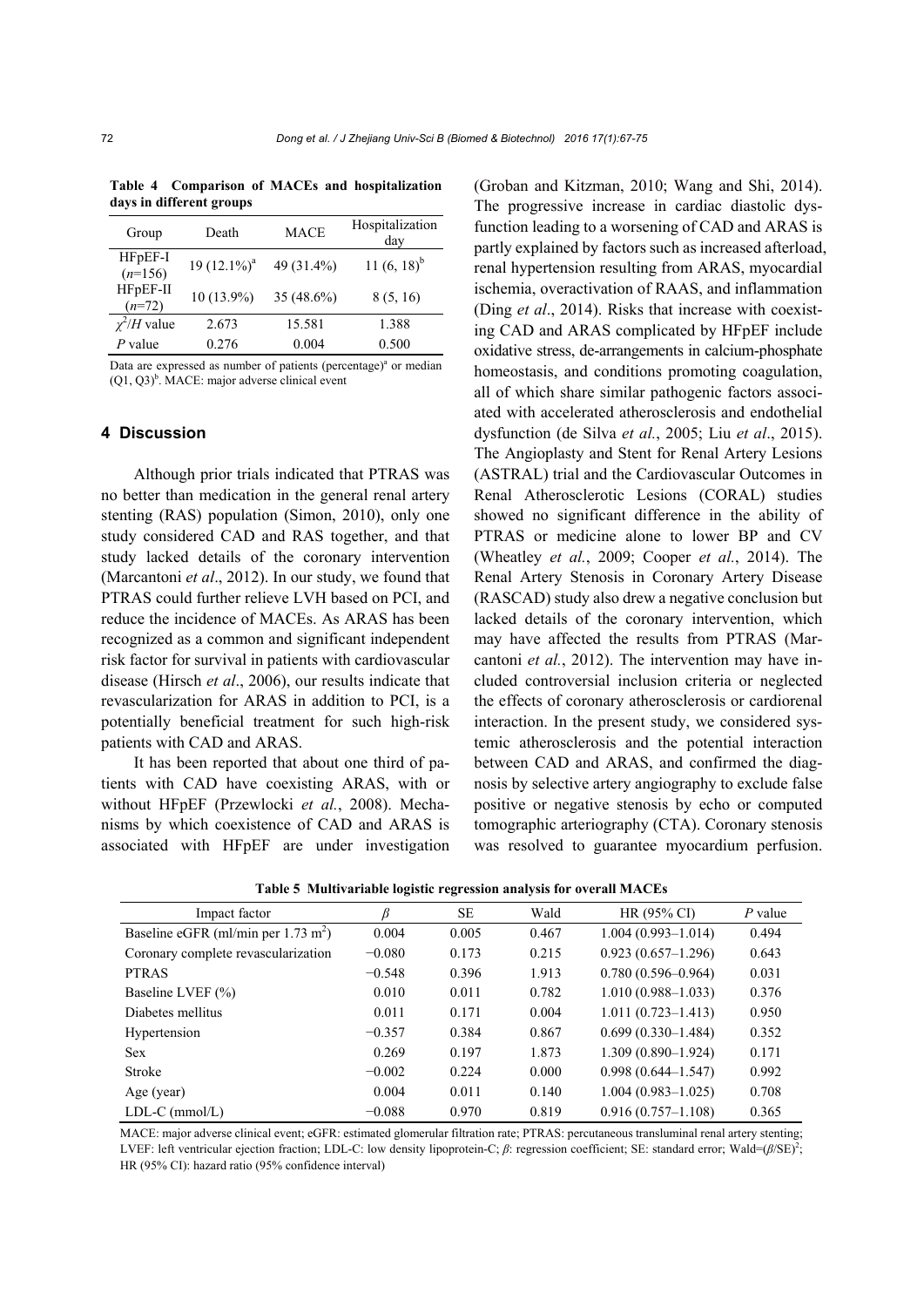In our study, significant differences in the extent of the reduction in SBP between the HFpEF-I and HFpEF-II groups reflected an effective role of PTRAS in controlling SBP for HFpEF patients. The results could further explain why concomitant PCI and PTRAS led to a greater reduction in the LVMI than PCI alone. This effect may be due to the blocking of the vicious circle of the renin-angiotensin-aldosterone system (RAAS) as well as the inhibition of vasoconstriction by angiotensin and water-sodium retention. As the regression of LVMI may have been influenced by BP control and RAAS inhibitors, we performed a linear analysis of ∆LVMI (difference between baseline and follow-up LVMI values) and found that the effect of PTRAS on LVMI improvement remained significant even after adjusting for the above factors. LVMI has usually been used as an ideal indicator of cardiovascular events. PTRAS was found to be associated with a reduction in the LVMI, suggesting that concomitant revascularization of coronary and renal arteries was associated with a greater improvement in cardiac diastolic function than coronary revascularization alone. Hypothetical mechanisms by which coronary and renal revascularization might have increased cardioprotection in our study may include a superior control of hypertension, better perfusion to the myocardium, and relief of RAAS overactivity. Improved coronary circulation could contribute to the balance between myocardial energy requirements and oxygen supply, and relief of myocardial stiffness. A previous cohort study had demonstrated that diastolic function was significantly and independently associated with BP response and follow-up survival in patients undergoing open renal revascularization (Ghanami *et al.*, 2011). The extent of systolic BP improvement in our study was more significant in the HFpEF-I group than in the HFpEF-II group. Moreover, the prescription rate of ACEI/ARB was also much higher in the HFpEF-I group than in the HFpEF-II group (81.4% vs. 68.1%). This was probably due to revascularization of RAS giving physicians much more confidence to prescribe RAAS inhibitors, which were the core drugs for RAS treatment.

Similar to previous studies (Dean *et al.*, 1981), we found insignificant changes in eGFR during the follow-up period whether or not PTRAS was performed. However, whether the patient received PTRAS or not, the CIN rate in our study was not significantly different between groups, and was comparable with the rates reported in other studies (Chábová *et al.*, 2000; Su *et al.*, 2013). In our study, additional PTRAS was significantly associated with a lower incidence of overall MACEs. This may be explained by better control of BP, the decrease in the LVMI, and more prescription of ACEI/ARB. However, the comparison of HFpEF-I with HFpEF-II in death rate was negative, suggesting that PTRAS still could not improve the long-term survival of patients in this condition.

As a retrospective study, our study has inevitable limitations of sample size and matching of baseline data. A future intervention study will be needed to verify our findings. In conclusion, PTRAS could further relieve LVH based on PCI, and reduce MACEs to some extent. This highlights ARAS as a potential therapeutic target and provides evidence supporting a more aggressive strategy of RAS intervention in CAD and RAS with HFpEF, when PCI is performed.

#### **Compliance with ethics guidelines**

Hao-jian DONG, Cheng HUANG, De-mou LUO, Jingguang YE, Jun-qing YANG, Guang LI, Jian-fang LUO, and Ying-ling ZHOU declare that they have no conflict of interest.

All procedures followed were in accordance with the ethical standards of the responsible committee on human experimentation (institutional and national) and with the Helsinki Declaration of 1975, as revised in 2008 (5). Informed consent was obtained from all patients for being included in the study.

#### **References**

Asrar ul Haq, M., Wong, C., Mutha, V., *et al.*, 2014. Therapeutic interventions for heart failure with preserved ejection fraction: a summary of current evidence. *World J. Cardiol.*, **6**(2):67-76.

http://dx.doi.org/10.4330/wjc.v6.i2.67

- Chábová, V., Schirger, A., Stanson, A.W., *et al.*, 2000. Outcomes of atherosclerotic renal artery stenosis managed without revascularization. *Mayo Clin. Proc.*, **75**(5):437-444. http://dx.doi.org/10.4065/75.5.437
- Chobanian, A.V., Bakris, G.L., Black, H.R., *et al.*, 2003. Seventh report of the Joint National Committee on Prevention, Detection, Evaluation, and Treatment of High Blood Pressure. *Hypertension*, **42**(6):1206-1252. http://dx.doi.org/10.1161/01.HYP.0000107251.49515.c2
- Cooper, C.J., Murphy, T.P., Cutlip, D.E., *et al.*, 2014. Stenting and medical therapy for atherosclerotic renal-artery stenosis. *N. Engl. J. Med.*, **370**(1):13-22.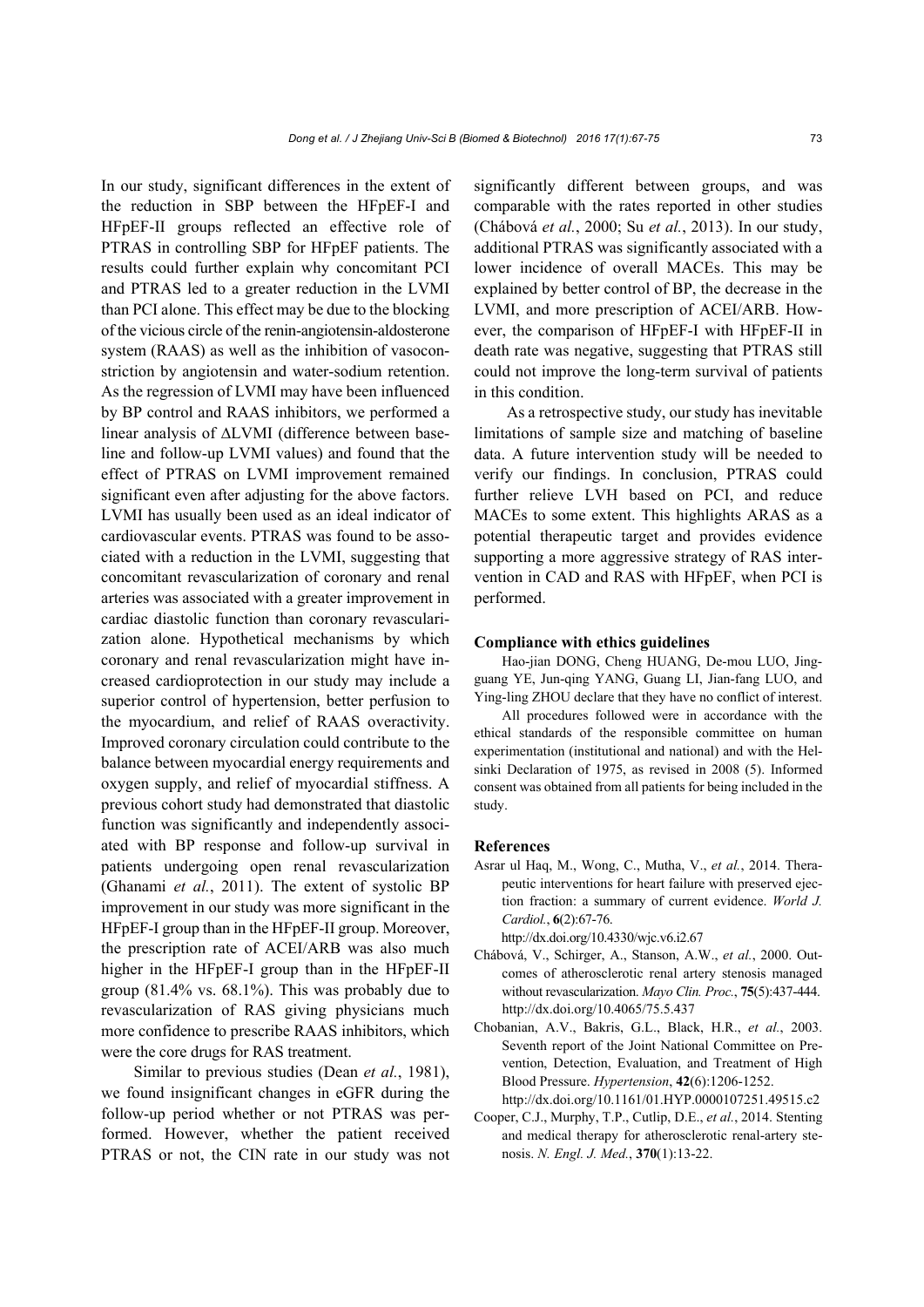http://dx.doi.org/10.1056/NEJMoa1310753

- Dean, R.H., Kieffer, R.W., Smith, B.M., *et al.*, 1981. Renovascular hypertension: anatomic and renal function changes during drug therapy. *Arch. Surg.*, **116**(11):1408-1415. http://dx.doi.org/10.1001/archsurg.1981.01380230032005
- de Silva, R., Nikitin, N.P., Bhandari, S., *et al.*, 2005. Atherosclerotic renovascular disease in chronic heart failure: should we intervene? *Eur. Heart J.*, **26**(16):1596-1605. http://dx.doi.org/10.1093/eurheartj/ehi304
- Ding, J., Xu, H., Yin, X., *et al.*, 2014. Estrogen receptor α gene *Pvu*II polymorphism and coronary artery disease: a metaanalysis of 21 studies. *J. Zhejiang Univ.-Sci. B (Biomed. & Biotechnol.)*, **15**(3):243-255.

http://dx.doi.org/10.1631/jzus.B1300220

- Folland, E.D., Parisi, A.F., Moynihan, P.F., *et al.*, 1979. Assessment of left ventricular ejection fraction and volumes by real-time, two-dimensional echocardiography. A comparison of cineangiographic and radionuclide techniques. *Circulation*, **60**(4):760-766. http://dx.doi.org/10.1161/01.CIR.60.4.760
- Ghanami, R.J., Rana, H., Craven, T.E., *et al.*, 2011. Diastolic function predicts survival after renal revascularization. *J. Vasc. Surg.*, **54**(6):1720-1726. http://dx.doi.org/10.1016/j.jvs.2011.05.091
- Groban, L., Kitzman, D.W., 2010. Diastolic function: a barometer for cardiovascular risk? *Anesthesiology*, **112**(6): 1303-1306.

http://dx.doi.org/10.1097/ALN.0b013e3181da89e4

- Hirsch, A.T., Haskal, Z.J., Hertzer, N.R., *et al.*, 2006. ACC/AHA 2005 guidelines for the management of patients with peripheral arterial disease (lower extremity, renal, mesenteric, and abdominal aortic): executive summary a collaborative report from the American Association for Vascular Surgery/Society for Vascular Surgery, Society for Cardiovascular Angiography and Interventions, Society for Vascular Medicine and Biology, Society of Interventional Radiology, and the ACC/AHA Task Force on Practice Guidelines (Writing Committee to Develop Guidelines for the Management of Patients With Peripheral Arterial Disease) endorsed by the American Association of Cardiovascular and Pulmonary Rehabilitation; National Heart, Lung, and Blood Institute; Society for Vascular Nursing; TransAtlantic Inter-Society Consensus; and Vascular Disease Foundation. *J. Am. Coll. Cardiol.*, **47**(6):1239-1312. http://dx.doi.org/10.1016/j.jacc.2005.10.009
- Kane, G.C., Xu, N., Mistrik, E., *et al.*, 2010. Renal artery revascularization improves heart failure control in patients with atherosclerotic renal artery stenosis. *Nephrol. Dial. Transplant.*, **25**(3):813-820. http://dx.doi.org/10.1093/ndt/gfp393
- Levy, D., Garrison, R.J., Savage, D.D., *et al.*, 1990. Prognostic implications of echocardiographically determined left ventricular mass in the Framingham Heart Study. *N. Engl. J. Med.*, **322**(22):1561-1566.

http://dx.doi.org/10.1056/NEJM199005313222203

- Little, W.C., Brucks, S., 2005. Therapy for diastolic heart failure. *Prog. Cardiovasc. Dis.*, **47**(6):380-388. http://dx.doi.org/10.1016/j.pcad.2005.02.004
- Liu, X.B., Jiang, J.B., Zhou, Q.J., *et al.*, 2015. Evaluation of the safety and efficacy of transcatheter aortic valve implantation in patients with a severe stenotic bicuspid aortic valve in a Chinese population. *J. Zhejiang Univ.-Sci. B (Biomed. & Biotechnol.)*, **16**(3):208-214. http://dx.doi.org/10.1631/jzus.B1500017
- Marcantoni, C., Zanoli, L., Rastelli, S., *et al.*, 2012. Effect of renal artery stenting on left ventricular mass: a randomized clinical trial. *Am. J. Kidney Dis.*, **60**(1):39-46. http://dx.doi.org/10.1053/j.ajkd.2012.01.022
- McMurray, J.J., Adamopoulos, S., Anker, S.D., *et al.*, 2012. ESC guidelines for the diagnosis and treatment of acute and chronic heart failure 2012: the Task Force for the Diagnosis and Treatment of Acute and Chronic Heart Failure 2012 of the European Society of Cardiology. Developed in collaboration with the Heart Failure Association (HFA) of the ESC. *Eur. J. Heart Fail.*, **14**(8):803-869. http://dx.doi.org/10.1093/eurjhf/hfs105
- Middleton, R.J., Parfrey, P.S., Foley, R.N., 2001. Left ventricular hypertrophy in the renal patient. *J. Am. Soc. Nephrol.*, **12**(5):1079-1084.
- Park, S., Jung, J.H., Seo, H.S., *et al.*, 2004. The prevalence and clinical predictors of atherosclerotic renal artery stenosis in patients undergoing coronary angiography. *Heart Vessels*, **19**(6):275-279. http://dx.doi.org/10.1007/s00380-004-0789-1
- Patel, S.S., Kimmel, P.L., Singh, A., 2002. New clinical practice guidelines for chronic kidney disease: a framework for K/DOQI. *Semin. Nephrol.*, **22**(6):449-458.
- Przewlocki, T., Kablak-Ziembicka, A., Tracz, W., *et al.*, 2008. Renal artery stenosis in patients with coronary artery disease. *Kardiol. Pol.*, **66**(8):856-862, 863-864.
- Ronco, C., di Lullo, L., 2014. Cardiorenal syndrome. *Heart Fail. Clin.*, **10**(2):251-280.

http://dx.doi.org/10.1016/j.hfc.2013.12.003

- Simon, J.F., 2010. Stenting atherosclerotic renal arteries: time to be less aggressive. *Cleve. Clin. J. Med.*, **77**(3):178-189. http://dx.doi.org/10.3949/ccjm.77a.09098
- Su, C.S., Liu, T.J., Tsau, C.R., *et al.*, 2013. The feasibility, safety, and mid-term outcomes of concomitant percutaneous transluminal renal artery stenting in acute coronary syndrome patients at high clinical risk of renal artery stenosis. *J. Invasive Cardiol.*, **25**(5):212-217.
- Wang, X., Shi, L.Z., 2014. Association of matrix metalloproteinase-9 C1562T polymorphism and coronary artery disease: a meta-analysis. *J. Zhejiang Univ.-Sci. B (Biomed. & Biotechnol.)*, **15**(3):256-263. http://dx.doi.org/10.1631/jzus.B1300088
- Wheatley, K., Ives, N., Gray, R., *et al.*, 2009. Revascularization versus medical therapy for renal-artery stenosis. *N. Engl. J. Med.*, **361**(20):1953-1962.